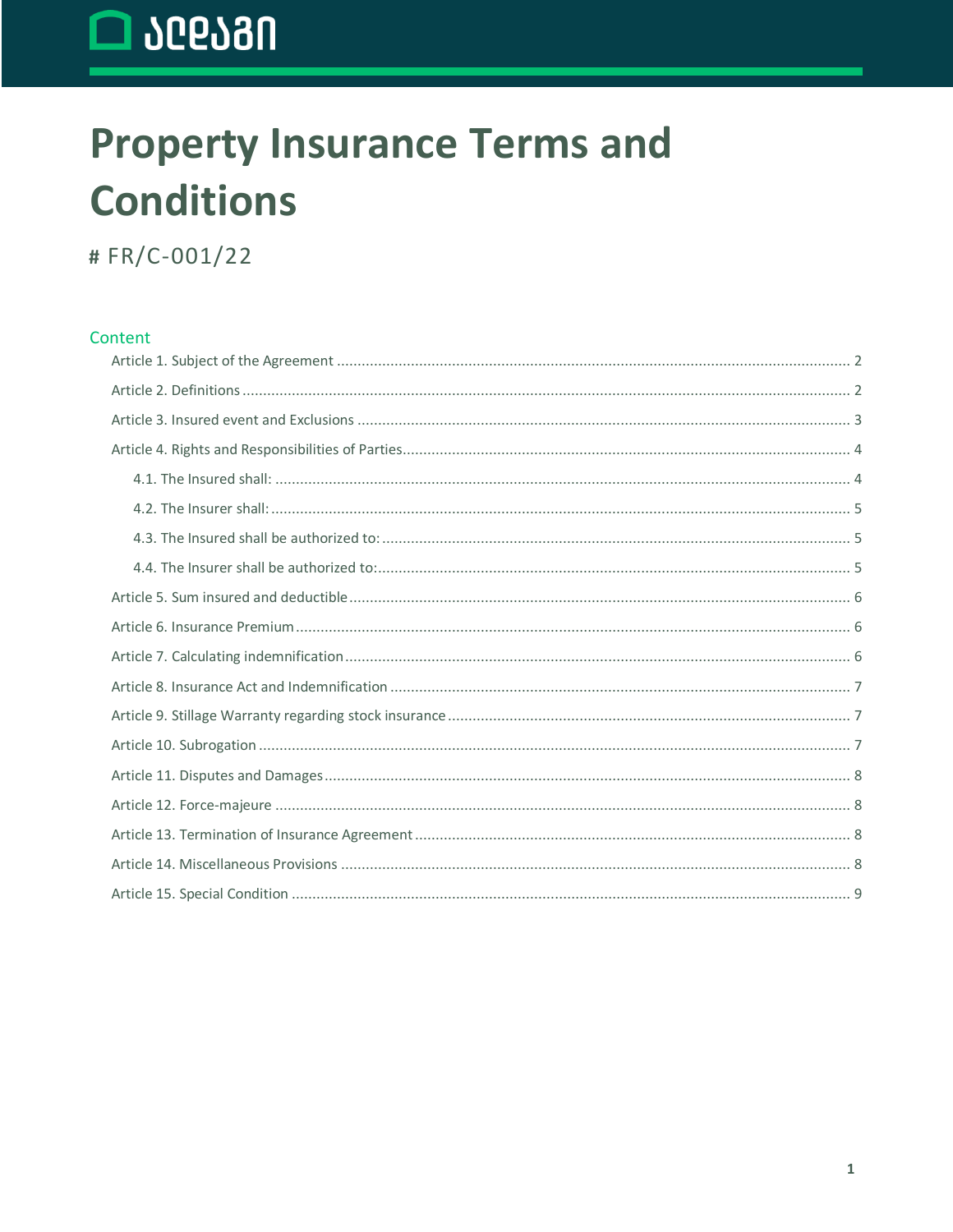### <span id="page-1-0"></span>Article 1. Subject of the Agreement

1.1. Subject of this Agreement is the insurance of the property, being in an ownership/lawful possession of the Insured according to the terms and conditions of this Agreement, upon payment of the relevant insurance premium, against the following risks:

1.1.1. fire, explosion, lightning stroke, flood, fall of an aircraft or any other air transport or any parts thereof, weight of snow, earthquake, storm, tempest, sudden and unexpected bursting of water pipes, robbery, theft, burglary (or making an attempt thereof), landslip, landslide, malicious damage by a third party; damage by the collision of the vehicle

1.2. Individual property insurance policies shall be issued under this Insurance Agreement. The requirements herein shall be completely applied to these policies. Individual insurance policies shall be issued upon filling in the relevant insurance application specifying the risks Insured desires to be covered against. Such insurance policies and the applications shall be an integral part of this Agreement.

### <span id="page-1-1"></span>Article 2. Definitions

The terms used in this Agreement shall have the following meaning:

2.1. **The Insurer –** JSC "Insurance Company Aldagi";

2.2. **The Insured –** a person who enters into this Insurance Agreement with the Insurer and pays the relevant insurance premium;

2.3. **Beneficiary** – a person who is entitled to receive the insurance reimbursement in accordance with requirements of this Agreement, the respective insurance policy and the existing Georgian legislation;

2.4. **Sum insured** – amount of money indicated by the Insured, within the limit of which insurance indemnification is paid out; amount of the sum insured shall reflect the reinstatement and/or replacement value of the subject of insurance; a sum insured for each subject of insurance shall be specified in a respective insurance policy to which the provisions and terms of this Agreement shall apply; additional insurance reimbursement limits may be also determined, which will also be reflected in respective insurance policy;

2.5. **Insurance Premium** – amount of money, specified in the respective insurance policy within its payment terms and conditions and which is the insurance fee for insurance provided under this Agreement and respective insurance policy; The amount of Insurance Premium is determined considering the quality of the risk, the statistical indicators of right of subrogation exercised by the Insurer within the insurance portfolio, salvage realization and other important circumstances;

2.6. **Deductible** – non-reimbursable minimum provided under the Insurance Policy not paid by the Insurer which is deducted from the amount of loss; separate deductibles may be determined for various insurance events, which will also be reflected in respective insurance policy;

2.7. **Period of Insurance** – the period indicated in the particular Insurance Policy, during which the Insurance shall be deemed in full force and effect and within the duration of which the insured events occurred shall be the subject to indemnification. Furthermore, this insurance shall take effect from 24:00 hours of first day of the Insurance Policy to 24:00 hours of the last day of the Insurance Policy, unless otherwise stipulated by the Insurance Policy;

2.8. **Insurance Policy** – a written document issued by the Insurer certifying the presence of insurance in accordance with this Insurance Agreement, which includes main terms and conditions of this Insurance Agreement and is given to the Insured. Furthermore, In case of any discrepancies between Insurance Policy and this Insurance Agreement, this Insurance Agreement shall prevail;

2.9. **Insurance Application** – a questionnaire to be filled in by the Insured in the form approved by the Insurer. This document shall cover the interesting facts necessary to the Insurer;

2.10. **Subject of Insurance** – property determined by article 1.1., being in an ownership/lawful possession of the Insured and listed in the relevant insurance policy/application; Besides, Subject of Insurance under this Agreement shall not be as follows (i.e. not covered by the insurance):

a) Bank notes, stamps, bonds, debt instruments, vouchers, tokens, credit cards, and other securities;

b) Precious metals and precious metalwork, jewels;

c) Manuscripts, plans, drawings, specimens;

d) Computer and similar systems IT and software (magnetic tape, magnetic disc, memory package etc.) and other data carriers;

e) Mining risks/underground mines;

f) Living creatures and/or plants;

g) Oil Chemical risks, except petrol stations;

h) Transmission and Distribution lines;

i) Manufacture/production/storage/breaking down/supply of fireworks, ammunition and explosives and chemical or gases in a compressed or liquefied form;

j) Goods stocked for the period exceeding one year from the date of their purchase, if controversial is not defined by appropriate insurance policy.

k) Vehicles including for road use, railway locomotives, rolling stock, watercraft, aircraft and etc.

l) Spacecraft including satellites;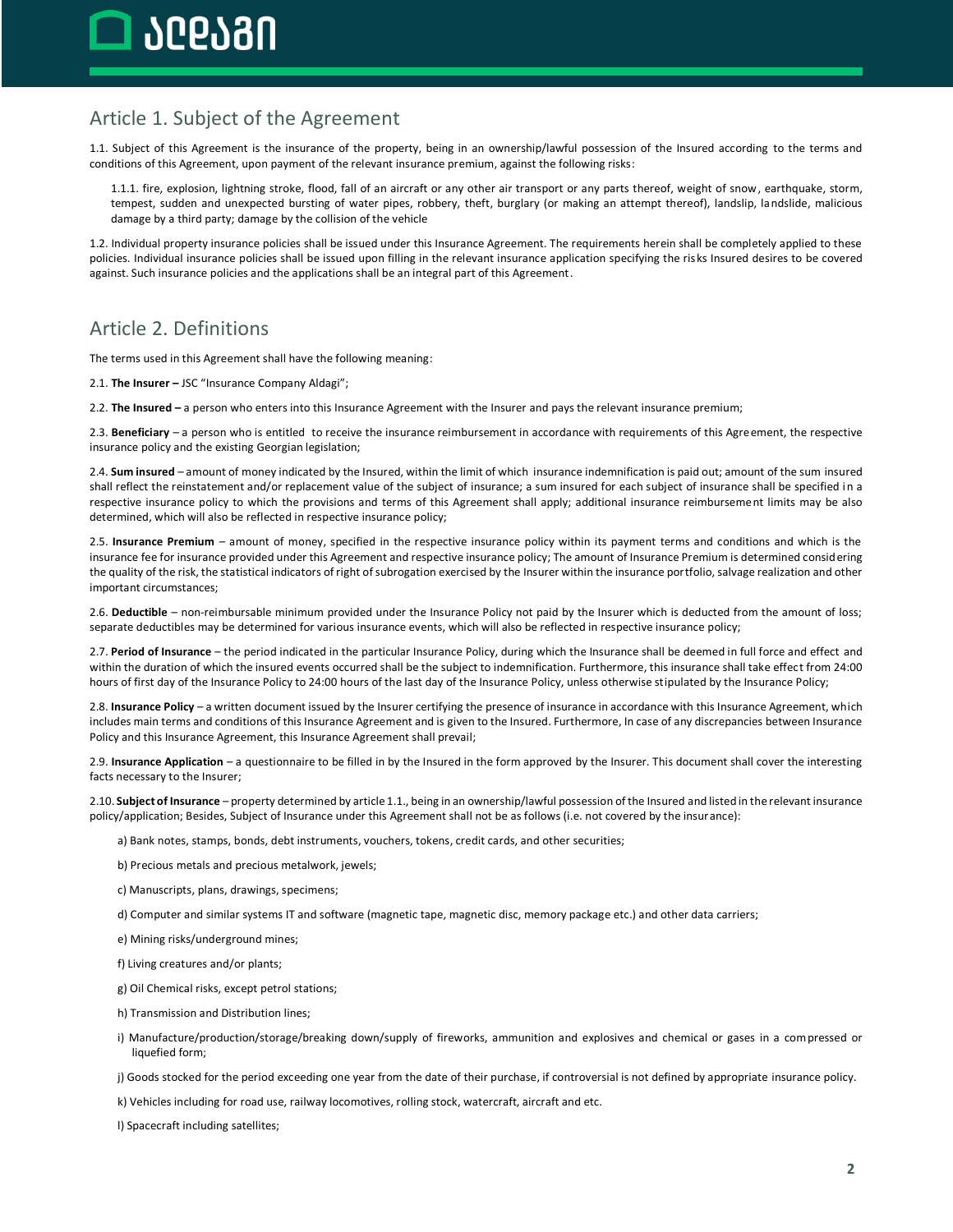## ገቦቦለብበ

2.11. **Fire** – damage of property caused directly by open flame followed by burning after it was speared on a place other than that meant for fire or spontaneously passed beyond such place;

2.12. **Explosion** – sudden and collapsing air/gas or steam pressure intense outburst, rapid chemical reaction of an instable system;

2.13. **Lightning stroke** –damage caused directly to insured property caused by the lightning stroke;

2.14. **Fall of an aircraft or other air transport or any parts thereof** – fall of an aircraft or other air transport or any things from this transport causing damages to or destroying the insured property;

2.15. **Earthquake** – damaging or destroying the property caused directly due to the registered earthquake;

2.16. **Storm, tempest** - damaging or destroying the property due to the storm or tempest classified by Bufort scale as such (i.e. wind with speed of 17 m/s or more);

2.17. **Flood** - the entry of water into the premises insured, due to the inundation of land not usually covered by water and caused:

- a) due to the extraordinary high tide of sea;
- b) due to the typhoon, cyclone or windstorm;
- c) due to the bursting or overflowing of rivers, reservoirs, canals and similar constructions.

2.18. **Sudden and unexpected bursting of water pipe systems -** Damages caused by failure of the water pipes, pipeline, water stoppers, water units and fire extinguishing or drainage systems, damages caused by flood and seepage, except the cases, when the damage is caused by repairing of water pipes, pipelines, stoppers, units and fire extinguishing or drainage systems;

2.19. **Robbery, theft, burglary (attempt thereof)** – hidden or overt capture of the insured object or attempt thereof for the purpose of misappropriation of it, committed by unlawful entry into building, except the cases, when there was a preliminary collusion between any employ ee of the Insured (beneficiary) or the person being on the insured object and a criminal; Besides, according to the terms of this Agreement, insurance does not cover such events of theft (even if the criminal action is brought under the article of theft), if according to the appropriate and adequate evidences the entry into and exit from the insured object of criminals is not confirmed and the insured property has just disappeared;

2.20. **Landslip, landslide and weight of snow –** damages directly caused by landslip, landslide and heavy snowfall; In addition, damage caused by heavy snowfall is considered an insured event and is therefore subject to compensation only if there is a loss due to heavy snowfall when a solid precipitation (snow) cover is formed by precipitation of not less than 80 mm or more in 24 hours;

2.21. **Malicious damage by a third party** – results of illegitimate actions deliberately committed by a third person (persons) except the cases defined as exclusions under this Agreement;

2.22. **Damage caused by the collision of the vehicle** – damage incurred to the insured property as a result of the collision of any type of transport mean on insured property;

2.23. **Earned insurance premium** – amount of premium by particular date within the insurance period which is proportional to the period of time elapsed since the beginning of the insurance period till such date;

2.24. **Unearned insurance premium** – amount of premium by particular date within the insurance period which is proportional to the period of time left until the expiration of insurance period;

2.25. **Objects belonging to the category of state fire supervision and / or civil security (hereinafter supervision object) -** objects defined by the Law of Georgia on Civil Security, the list of which is determined by the same law and a resolution of the Government of Georgia;

2.26. **Representative** - members of the Insured / Beneficiary Board, shareholders, any other member of the management, any proxy, employee / subordinate / employee;

2.27. **Depreciation** - a natural reduction in the value of the insured property over time;

2.28. **Insured territory -** means the geographical area indicated in the Insurance policy in respect of which cover is provided and an occurrence is indemnifiable.

*The terms other than given above used in the present Agreement shall have their common meanings. In addition, if the definition of the terms used in the Agreement is obscure, among the various interpretations the preference shall be given to the legal definition, in case such definition is provided for under the existing legislation of Georgia.*

### <span id="page-2-0"></span>Article 3. Insured event and Exclusions

3.1 Insured event includes damaging or destroying the insured property caused solely by the occurrence of insured risks, provided by relevant insurance policy.

3.2 Insurance shall be provided only against the risks indicated in this Agreement; Besides, Insurer shall not be liable for the damages caused by:

a) Ionized radiation, radioactive contamination by thermonuclear fuel or any nuclear wastes, radioactive, toxic, explosive or any nuclear substance containing gas;

b) Land works, insured property restoration works;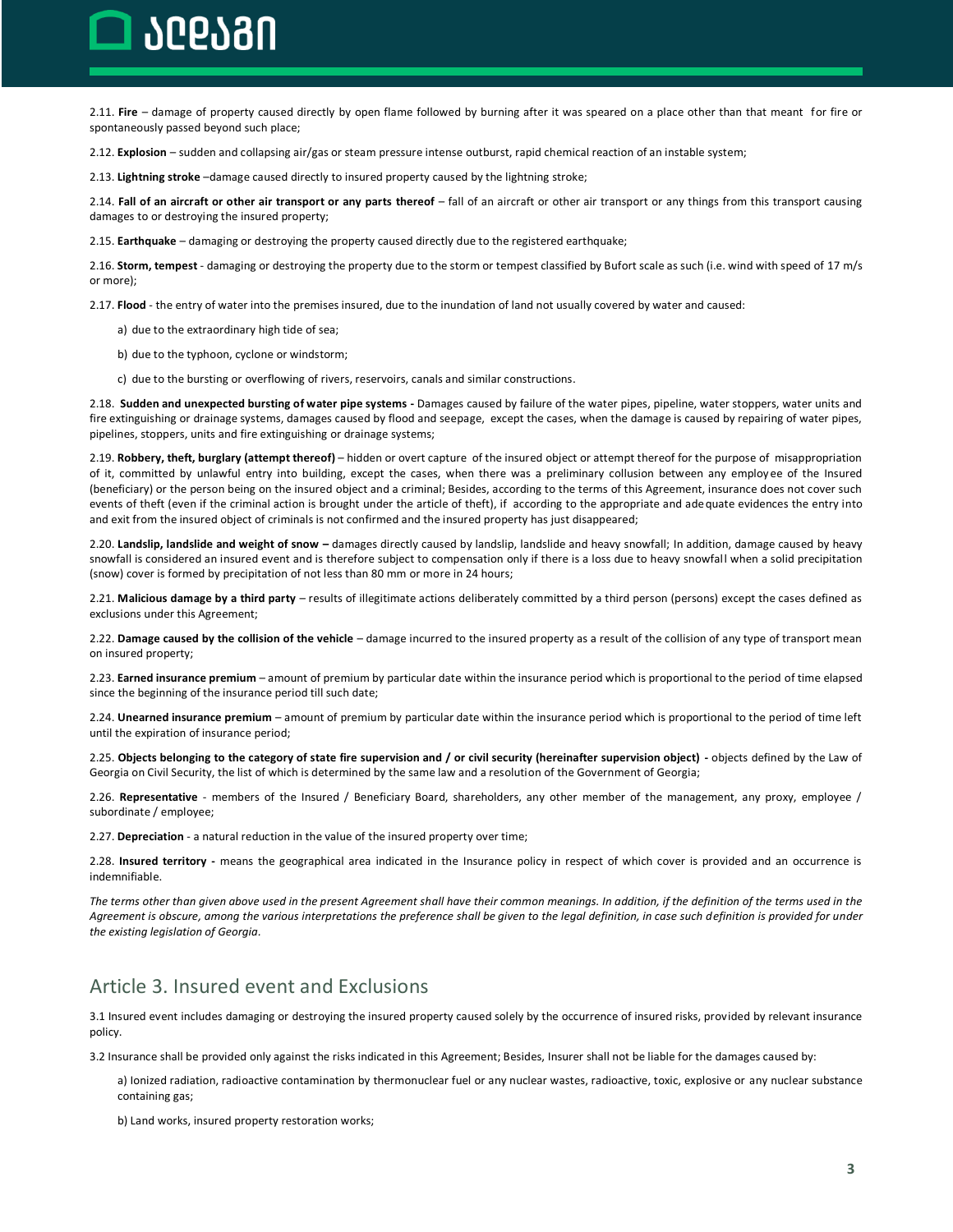## heran

c) Mass riots, terrorism or any manifestation of terrorism, invasion direct or indirect hostilities, specific, emergency, military states declared by the government, civil war, armed conflicts, weapons employing atomic fission or fusion, lockouts, manifestations, civil commotions or any other similar reasons;

d) Moth, bacteria, parasites, decaying, deterioration, erosion, corrosion, rusting, innate defect, extremes or change in temperature or humidity, fermentation, evaporation, change in flavor, loss of weight, natural heating or drying, faulty and/or inappropriate design and/or projecting, use of defective materials, other natural features of the assets;

e) Deliberate or illegitimate actions of the Insured (beneficiary) or their representatives;

f) Risks other than those specified in the insurance policy;

g) Non-presence of the insured assets on the direct destination territory (insured territory);

h) No serviceable condition of fire extinguishing systems (if the existence of such is indicated in respective application);

i) No serviceable condition of security (alarm) systems (if the existence of such is indicated in respective application);

j) Inappropriate, improper packaging and location of hazardous wastes;

k) Circumstances which rise the probability of the occurrence of the insured risk, is known to the Insured or his/her repres entatives and failed to immediately notify the Insurer about such circumstances in writing within 2 (two) working days or has submitted to the Insurer false or incomplete information;

l) This Agreement shall not cover any damages to electrical equipment or machinery where the damage is caused directly or indirectly by short circuit or alternating current; this exclusion does not apply to the damage of other property if it is damaged by fire caused by a short circuit;

m) Pressure waves generated when flying at sound or ultrasound speed by airplanes or other air transport;

n) Basic changes in insurance risk if the Insurer is not informed about such changes. The changes shall be considered as basic (but not limited to it) if they concern the information demanded by respective application, or such conditions which were not demanded primarily by the application but are of essential importance for the assessment of danger;

o) Mysterious disappearance of the property;

p) Conditions, defined by existing Georgian legislation and current Agreement, which entitle the Insurer to refuse the issuance of insurance reimbursement;

q) Confiscation including nationalization, seizure, requisition, expropriation, destruction of property by order of public authorities;

r) Nuclear reaction including nuclear radiation or contamination;

s) Dishonesty including acts of fraud, blackmail, extortion;

t) Directly or indirectly non-fulfillment of the letters / recommendations / other measures received by the insured and / or the owner of the supervision object in accordance with the law within the established time, if the subject of insurance is the supervision object or is placed in it;

u) Maintenance including costs for normal upkeep.

### <span id="page-3-0"></span>Article 4. Rights and Responsibilities of Parties

#### <span id="page-3-1"></span>4.1. The Insured shall:

4.1.1. Strictly follow provisions of this Agreement as well as the insurance policy and dully fulfill obligations stipulated thereby;

4.1.2. Submit all necessary information to the Insurer required to conclude the insurance agreement by filling in application, and indicate all such conditions which are of essential importance for the assessment of danger, whether or not primarily demanded by the application;

4.1.3. Pay insurance premium in fully and in a timely manner;

4.1.4. In case of changes in the data presented by the Insured to Insurer in order to enter into this General Agreement and/or carry out certain insurance (for example: property alienation or change of a beneficiary, insurance risk increase, insured sum increase etc.) send a written notice to the Insurer to that effect at least within 2 (two) business days from the moment of receipt of notice on such amendments;

4.1.5. Call the Insurer's Call Center specified in the Insurance Policy to report about the insured event, immediately, however not later than 24 hours from the occurrence of the insured event, and send a written notice to the Insurer in connection with the occurrence of the insured event within 2 (two) business days;

4.1.6. Undertake any reasonable possible measures to survive the subject of insurance and to maximally reduce damages; however, without consent of the Insurer in no case shall the Insured recover/repair damaged/destructed property;

4.1.7. Within the scope of its reasonable capabilities and authority keep the situation on the scene of accident till appearance of the Insurer's representative;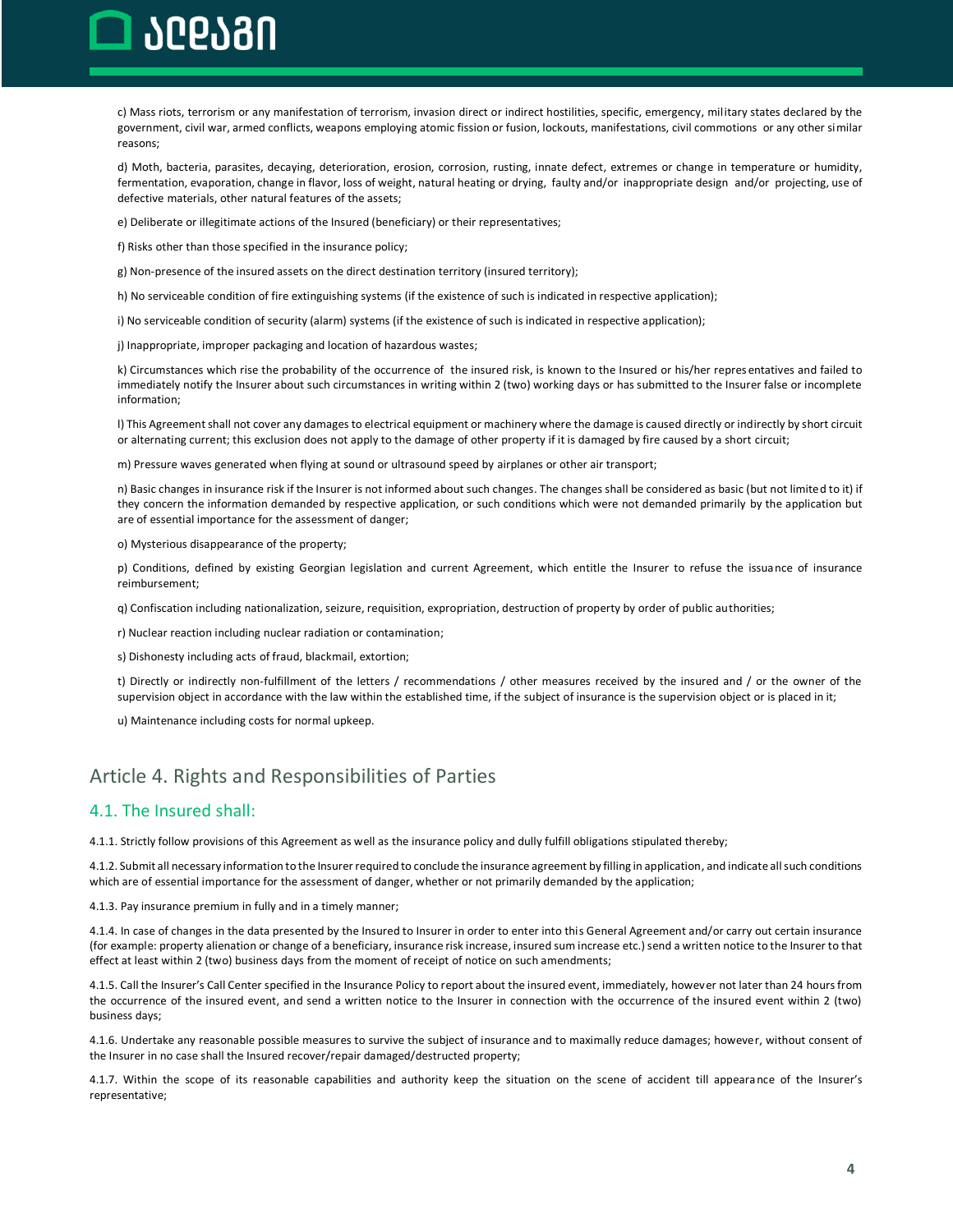## ገቦቦለብበ

4.1.8. Render assistance to the Insurer and take part in investigation, identification and fair assessment of causes provoking occurrence of the insured event, as well as circumstances of occurrence, results thereof and full volume of loss inflicted and shall not act against the Insurer's interests;

4.1.9. Forthwith inform the Insurer on any record, notice or correspondence received regarding the insured event;

4.1.10. Within the scope of his/her authorities and capabilities, assist the Insurer to exercise the right of subrogation;

4.1.11. Make all reasonable efforts to provide safety to the insured property;

4.1.12. Give full freedom to the Insurer to examine conditions of the insured property at any time at Insurer's discretion;

4.1.13. Closely meet the requirements of provisions herein and furnish the Insurer with all the information and documents that may serve as a basis for payment of the insurance reimbursement;

4.1.14. Immediately notify competent bodies on the occurrence of the insured event;

4.1.15. Upon the occurrence of the insured event present to the Insurer, documentation listed below:

a) Application on insured event in compliance with clause 4.1.5 of Article 4 and a claim for compensation;

b) Original official documentation, issued by an appropriate state authorities (certified by an authorized person's signature and seal) confirming the occurrence of insured event and specifying: place and date of event, cause, person (persons) in charge of the event occurrenc e, as well as other circumstances as may be important for the case;

c) If the insured event is caused by action of the third party and the identity of such person is known, information on such third party must be provided to the Insurer, in particular, full name, address, phone number;

d) Documents confirming the bringing of an action of criminal case for the events, caused by the risks insured (except for indicated in articles 2.13; 2.15-2.18 and 2.20.); as well as documents confirming the results of the investigatory activities already carried out;

e) Where the insured property is not owned by the Insured (beneficiary) – written notice of the owner on granting to the beneficiary the authority to receive the insurance compensation.

#### <span id="page-4-0"></span>4.2. The Insurer shall:

4.2.1. Provide the Insured with insurance policy confirming the executed insurance and provide the Insured with the application form required for the execution of the insurance;

4.2.2. Receive the Insured's application on occurrence of insured event for consideration;

4.2.3. Draw up an insurance Act on the insured event;

4.2.4. Pay out the insurance indemnification within 30 (thirty) calendar days upon the signature by the parties of the Insurance Act drawn up on the basis of the receipt of all the documents required for indemnification according to the procedure and terms and conditions provided hereunder and within 2 (two) calendar months upon the signature by the parties of the Insurance Act where the insured event occurs due to theft, robbery, burglary (attempt thereof); malicious damage caused by third party (parties);

4.2.5. Perform the duties herein with due diligence.

#### <span id="page-4-1"></span>4.3. The Insured shall be authorized to:

4.3.1. Request relevant insurance policy confirming the executed insurance;

4.3.2. Upon occurrence of the insured event, take part in the investigation of the causes, extent of damage and any other data in respect of it;

4.3.3. In case of confirming the occurrence of the insured event, request for the Insurer in a manner and in an amount as provided by this Agreement and relevant insurance policy.

#### <span id="page-4-2"></span>4.4. The Insurer shall be authorized to:

4.4.1. Exercise control over the fulfillment of the terms and conditions as well as the requirements of this Agreement and appropriate insurance policy by the Insured;

4.4.2. Terminate this Agreement and suggest the Insured to sign a new agreement with modified terms and conditions therein, if exploitation conditions of the property have been changed;

4.4.3. Unilaterally terminate the Insurance Agreement (policy) and send a written notice to the Insured, if the information and facts specified in the application is inaccurate and/or false;

4.4.4. Send the relevant questions regarding the significant facts for the insurance to competent authorities;

4.4.5. Upon occurrence of the insured event, request any information and documentation defined by this Agreement from the Insured which may be considered by the Insurer as being of importance for the objective assessment of the insured event;

4.4.6. Survey and photograph the property damaged by the event;

4.4.7. Calculate (draw up cost breakdown) the reinstatement/replacement/market value of the damaged/destroyed/lost property;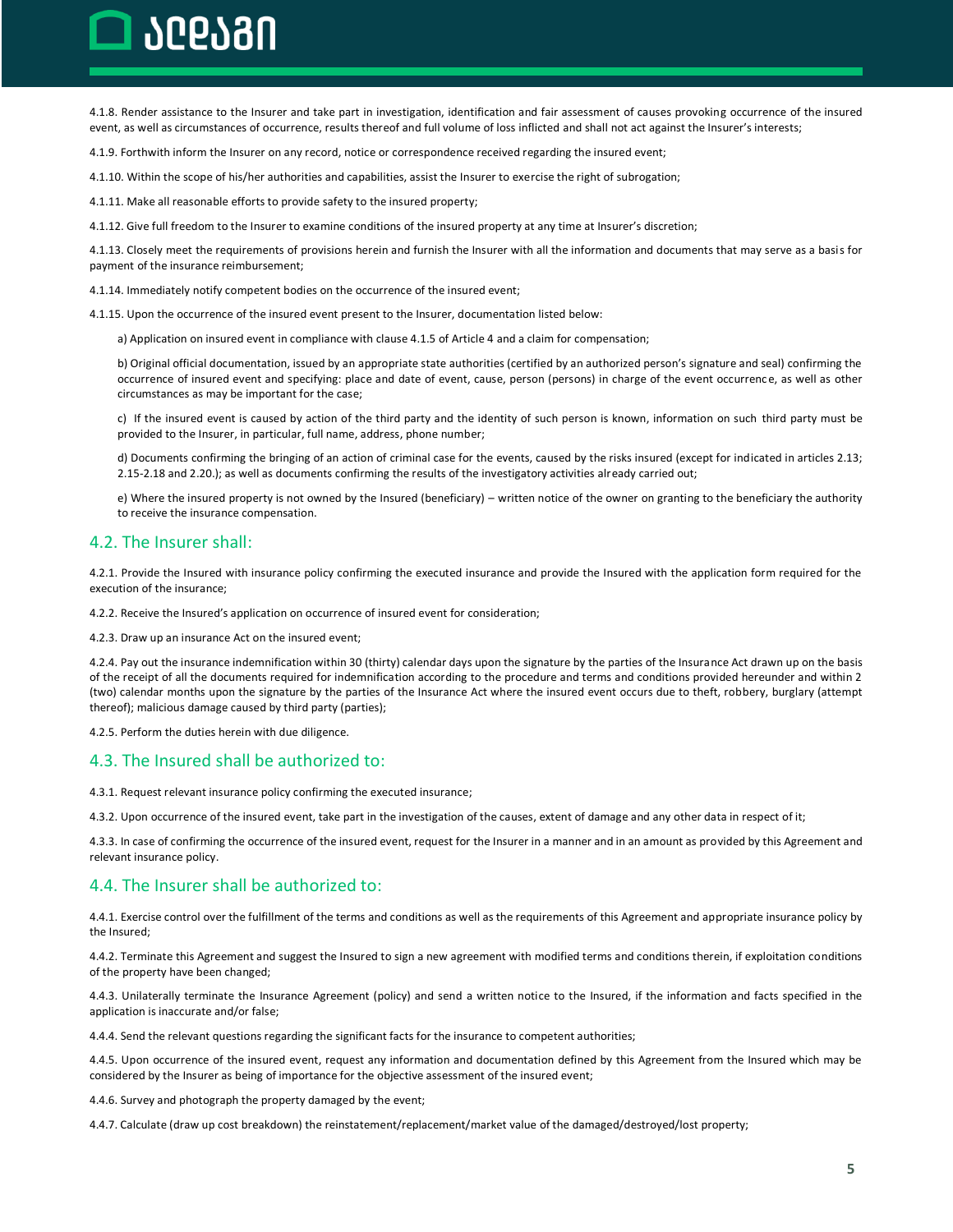## hephan

4.4.8. Request from the Insured to transfer to the Insurer the ownership right for the lost property/destroyed property remaining/damaged property replaced parts;

4.4.9. If after the loss reimbursement it is cleared out that the insured event was caused by a third party's action, the Insurer is entitled to use the right of subrogation and claim the amount of already paid insurance reimbursement;

4.4.10. To postpone the decision to pay out the insurance indemnification in case when in relation to the fact of occurrence of the insured event the criminal proceedings are instituted against Insured, (Beneficiary) or his/her authorized representative;

4.4.11. Consider the Insurance Agreement complete in the part of the respective property insurance where the insurance compensation is fully paid before the expiration of the insurance period due to complete destroy or loss of the insured property or part thereof;

4.4.12. In case the Insured has the overdue premium payment for the moment of insurance reimbursement, the Insurer has the right to deduct such overdue amount from the reimbursement amount;

4.4.13. Refuse to pay the compensation where the Insured (beneficiary) caused the occurrence of the insured event by gross negligence or deliberately;

4.4.14. Refuse compensation of damages where the Insured fails to fulfill the obligations under this Agreement as well as the Insurance Policy;

4.4.15. Not to pay the amount exceeding the volume of actual loss, even if the sum insured exceeds the insured value for the time of occurrence of the insured event.

### <span id="page-5-0"></span>Article 5. Sum insured and deductible

5.1 The Sum insured shall be determined by the Insured. This is a sum within the limit of which the insurance reimbursement is paid out; the amount of the sum insured shall reflect the reinstatement/replacement or/and market value of the insured object; sum insured for each object of insurance shall be specified in a respective insurance policy to which the provisions and terms of this Agreement shall apply; additional insurance reimbursement limits may be also determined, which will be reflected in respective insurance policy as well.

5.2. The Sum insured / sub-limit is exhaustible and is reduced by the amount of reimbursement issued each time. It can be restored on the basis of a written application in exchange for the payment of an additional insurance premium determined by the Insurer.

5.3. There is stipulated a deductible in the Insurance policy, which is the amount deducted from the loss amount for each insured event for which the Insurer is not responsible.

5.4. Insured subjects can be added upon agreement with the Insurer in exchange for additional premium payment. For this reason, an addendum to the policy will be issued, which will take effect upon payment of the additional premium, unless otherwise stipulated by the Insurance policy.

### <span id="page-5-1"></span>Article 6. Insurance Premium

6.1. The amount of the insurance premium to be paid by the Insured to the Insurer for each particular object, sum insured, Insurer's liability limits, insurance rates and the amount of unconditional deductible shall be determined by relevant individual Insurance Policy on the basis of the data filled in the particular Insurance Application presented by the Insured.

6.2. Before making the first or single premium payment provided for under the Policy by the Insured, as well as the first premium payment or first/single insurance premium payment per each following year in case of multi-year policy, the Insurer shall be released from fulfillment of obligations.

6.3. In case of non-payment of the insurance premium on time i.e. by the date specified under the Insurance Policy, the Insurer shall set the additional two-week deadline for the Insured to pay the insurance premium. If after the expiration of the aforementioned deadline the insured event occurs and the payment still has not been performed, the Insurer shall be released from obligation to pay out the insurance indemnification. In addition, in case of nonpayment of premium on time on the basis of one month prior written notification upon the ineffectual expiration of the aforementioned deadline the Insurer shall reserve the right to terminate the insurance agreement unilaterally.

### <span id="page-5-2"></span>Article 7. Calculating indemnification

7.1 The amount of the insurance reimbursement shall be defined as reinstatement, market or replacement value of the subject insured within the scope of the sum insured excluding deductible and paid sums for previous events ( if any).

7.2. In case by the moment of occurrence of insured event the sum insured is less than the insured value (reinstatement, market or replacement value) of the insured property, the Insurer shall indemnify the loss pursuant to correlation of the sum insured and the reinstatement (replacement, market) value i.e. the damage to be paid out will be reduced in the proportion as the sum insured's proportion is to the reinstatement (replacement, market) value of the insured property. This condition is applicable to any single insured subject.

7.3. If it turns out that the maximum base value (insured amount - indicated by the insured) of the stocks / finished goods ready for sale at the moment of the insured event is less than the base value thereof at the time of the accident, the amount indemnifiable by the Insurer shall be reduced in such way as these two base values bear to each other.

7.4. In case of total damage of the insured property: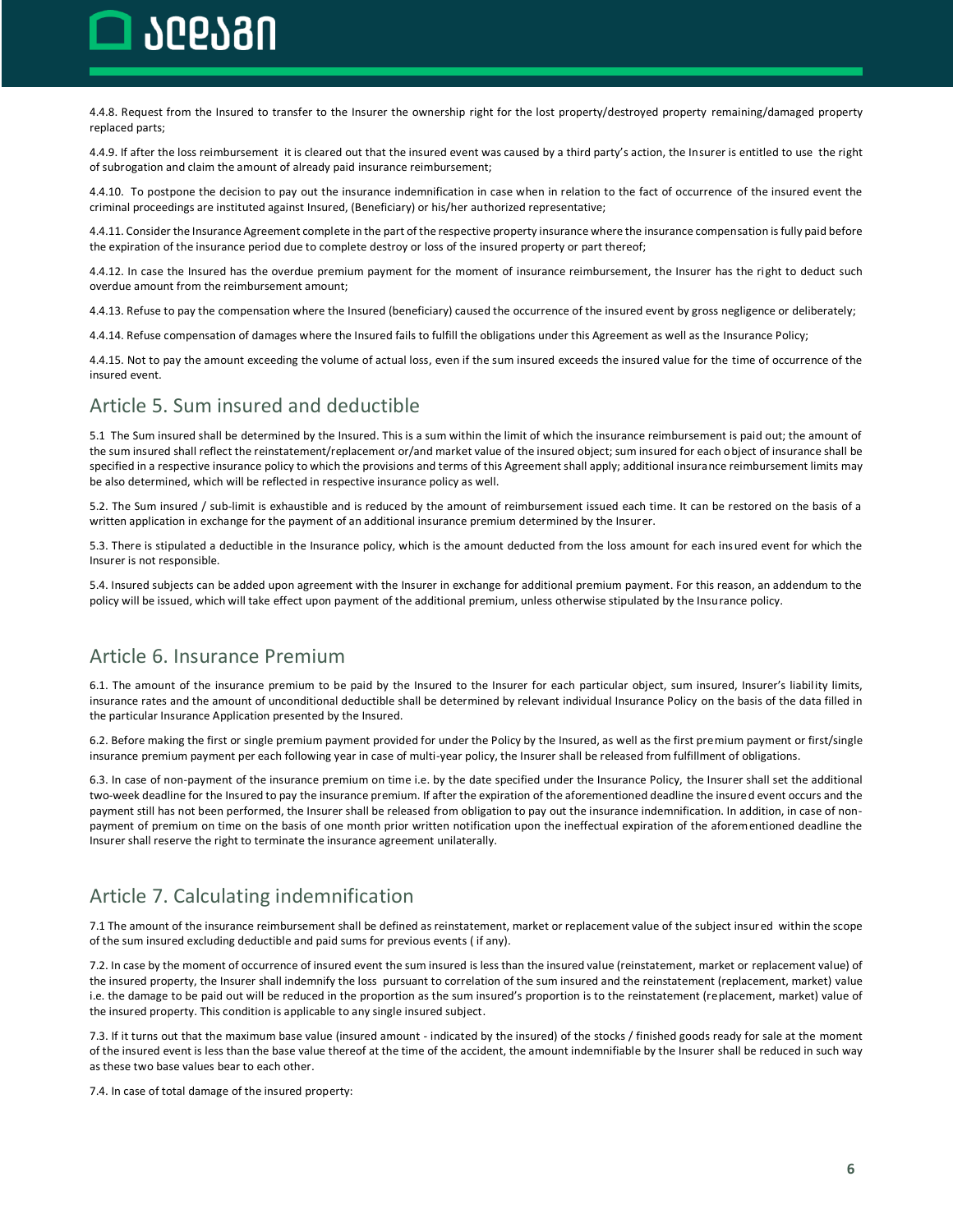ገቦቦሪዝበ

7.4.1. In case of destruction of a separately/independently/free standing insured building/structural element, the cost of rebuilding the building/structural element (reinstatement value) is subject to indemnification, at the same time, the property should be restored to the very condition it used to be before the occurrence of the insured event, taking into consideration its depreciation.

7.4.2. In case of destruction of an insured building/structural element located in a condominium, its market value before the occurrence of the insurance event is subject to indemnification.

7.4.3. In case of destruction of the interior/fixture and fitting the cost of its restoration (reinstatement value) is subject to indemnification, at the same time, the property should be restored to the very condition it used to be before the occurrence of the insured event, taking into consideration its depreciation.

7.4.4. In case of destruction of the contents / inventory or other property, the cost of its replacement is subject to indemnification, but not more the very condition it used to be before the occurrence of the insured event, taking into account the depreciation.

7.4.5. In case of destruction/loss of stocks/ finished products ready for sale, its base value is subject to indemnification.

7.5. In case of partial damage of the insured property:

7.5.1. In case of damage of the property - cost of its restoration (reinstatement value) is subject to indemnification (the property should be restored to the very condition it used to be before the occurrence of the insured event, taking into consideration its depreciation).

7.6. If the property reinstatement is complicated by any restricting act adopted by the state, the costs connected with such complication shall not be covered.

7.7. Insurer will indemnify the costs of removal of debris being carried out with the consent of Insurer and which means the removal of debris resulted from dismantling, demolishing, shoring up and propping portions of the destroyed or damaged property by insured risks - up to a limit of 10% of the Sum Insured, if such coverage is explicitly indicated in the relevant insurance policy.

7.8. Insurer will indemnify the reasonable cost of architects, surveyors and consulting engineers' fees following loss destruction or damage by any contingency hereby insured against up to a limit of 10% of the Sum Insured, if such coverage is explicitly indicated in the r elevant insurance policy.

7.9. The following is not included in the reinstatement cost of the subject of insurance:

a) Cost of works related to the reconstruction, re-equipment or improvement of the subject insured, repair or replacement of separate parts, elements and facilities, deterioration or technical defect thereof;

b) Maintenance and warranty servicing cost of the object.

### <span id="page-6-0"></span>Article 8. Insurance Act and Indemnification

8.1. Upon receipt of all the documents required for indemnification (inter alia loss assessment act (cost estimation)) an Insurance Act is drawn up, which is a basis for indemnification and is signed by both parties (the Insurer and the Insured/Beneficiary). By signing the Insurance Act, the parties agree on the final amount of the insurance indemnification and other conditions, after which, within the terms of article 4.2.4, the insurance reimbursement will be transferred for the benefit of the Insured (Beneficiary) on the bank account number indicated in the Insurance Act.

8.2. If the Insurer and the Insured fail to reach agreement on final volume of loss, the loss shall be estimated by an independent expert. The costs of the loss estimation shall be covered by that party who initiates such assessment, in case of joint initiative, the costs are shared equally.

8.3. In case of total loos of the property, the amount to be reimbursed by the Insurer shall be reduced by the remained insurance premium amount (if such exists) for the remained insurance period to be paid to the Insurer by the Insured.

8.4. If the insured interest covered under this Agreement and a relevant insurance policy is insured simultaneously at several insurers, the Insured shall inform the Insurer on such insurance and specify the names of the other insurers and the sum insured in the respective written notification. In this case, i.e. if it is proved that the insured interest is covered against one and the same risks with several insurers and the total amount of the insurance indemnification exceeds the market value, the insurers shall be jointly liable to pay the sum provided under the relevant Insurance Agreement (Insurance Policy), but the Insured shall have no right to get the sum that exceeds the real loss in total.

### <span id="page-6-1"></span>Article 9. Stillage Warranty regarding stock insurance

9.1. In case of insurance of stocks/ finished products ready for sale, if the risks defined by article 2.17 and 2.18 are covered by the relevant insurance policy, only such stocks/ finished products ready for sale will be deemed insured against these risks, which are stored on racks shelves or stillages not less than 12 centimeters above the floor level.

### <span id="page-6-2"></span>Article 10. Subrogation

10.1. The right of subrogation to the loss inflicted to the responsible person within the limit if the paid compensation shall be transferred to the Insurer who paid the insurance indemnification. The Insured shall transfer all the available documents, in original or duly certified, required to use the right of subrogation.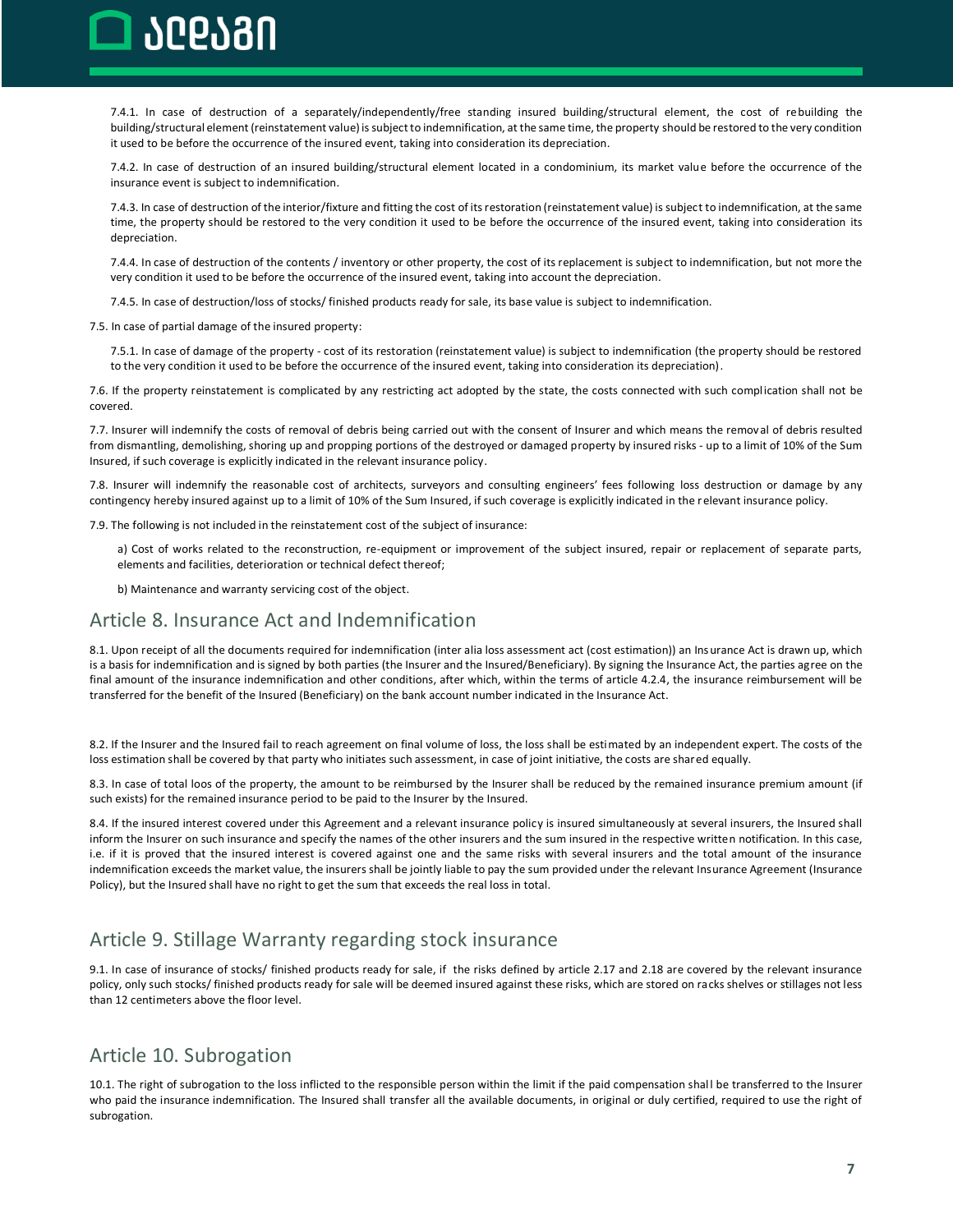

10.2. Waiver of the claims and rights which ensure fulfillment of requirements of the person responsible for loss, as well as refusal to the Insurer to transfer all the documents required as recourse by the latter, shall release the Insurer from payment of the insurance indemnification, and if the insurance indemnification has been paid already, the Insurer shall be entitled to recover the sum paid.

### <span id="page-7-0"></span>Article 11. Disputes and Damages

11.1 Any dispute arising between the Parties shall be settled by agreement of the Parties and if the Parties fail to reach such agreement, the dispute shall be settled in compliance with the Georgian legislation by court of Georgia.

11.2 Disputes arisen in connection with this Contract shall be referred to the mediator of the Georgian Insurance Association's "Insurance Mediation" on hot line: (+995 32) 2 555 155, or at address: 24 Mosashvili st. Tbilisi 0162, Georgia, or email[: mediacia@insurance.org.ge.](mailto:mediacia@insurance.org.ge) The costs of the mediation are financed by the member fees of the Georgian Insurance Association.

11.3 Each Party shall indemnify the loss inflicted to the other Party through its action according to the procedure provided by Georgian legislation.

### <span id="page-7-1"></span>Article 12. Force-majeure

12.1 The parties hereto shall not be provisionally held liable for fulfillment of their obligations, if non-fulfillment or/and improper fulfillment of the obligations is caused by Force-Majeure events.

12.2 In case of Force-Majeure events, the obligations of the parties shall be stopped pro tempore and renewed upon the end or elimination of such events.

12.3 Occurrence and termination of Force-Majeure events shall be confirmed by the relevant competent authority.

### <span id="page-7-2"></span>Article 13. Termination of Insurance Agreement

13.1. The following may serve as a ground for termination of the insurance provided for under the given Agreement:

a) complete fulfillment of obligations undertaken by the Insurer according to the corresponding Insurance Policy;

b) default of another party;

c) expiration of the term provided for under the Policy;

d) if the subject of insurance does not exist anymore, except the results provoked by the insurance risk (this shall be applied to with respect to the particular Insurance Policy);

e) if the Insured stops his/her activity according to the procedure established by law;

f) if the limit of insurance indemnification determined by the Insurance Policy has expired;

g) if the increase of the insurance risk is caused by the negligent or intentional act of the Insured, its representative or any person acting on behalf of the Insured;

h) preliminary written agreement of the parties;

i) other cases provided under the laws of Georgia and/or this Agreement.

13.2. if the Insurer on its own initiative terminates the Insurance Policy/Insurance before its validity period (except for sub clauses a, c, d, and f of clause 13.1 of the given agreement, when the insurance shall be terminated upon the moment of occurrence of such fact), it shall send a 30-day prior written notice to the Insured to that effect to his/her actual address. In such case the unearned part of the insurance premium shall be paid back to the Insured provided that Insurance Policy was not terminated due to it's fault/guilt and he/she returns the original Insurance Policy within 14 days upon termination thereof and also considering the condition stated under clause 13.4.

13.3. if the Insured terminates the Insurance Policy on its own initiative, he/she shall send a 30-day prior written notice to the Insurer's actual address. The Insured shall be paid back the unearned insurance premium upon its written application. Besides, earned insurance premium shall be subject to payment by the Insured. Notwithstanding the aforementioned, condition under clause 13.4. shall be foreseen/taken into consideration in any case.

13.4. In case of indemnification of any loss by the Insurer with regard to particular property/Policy upon the termination of the insurance, the unearned premium with regard to such property/policy shall not be the subject of return, while in case of payment by installments; the unearned premium shall be the subject of full coverage by the Insured.

### <span id="page-7-3"></span>Article 14. Miscellaneous Provisions

14.1. Any amendment or supplement to this Agreement shall be valid if made in writing and signed by both the parties. They shall be an integral part of the Agreement.